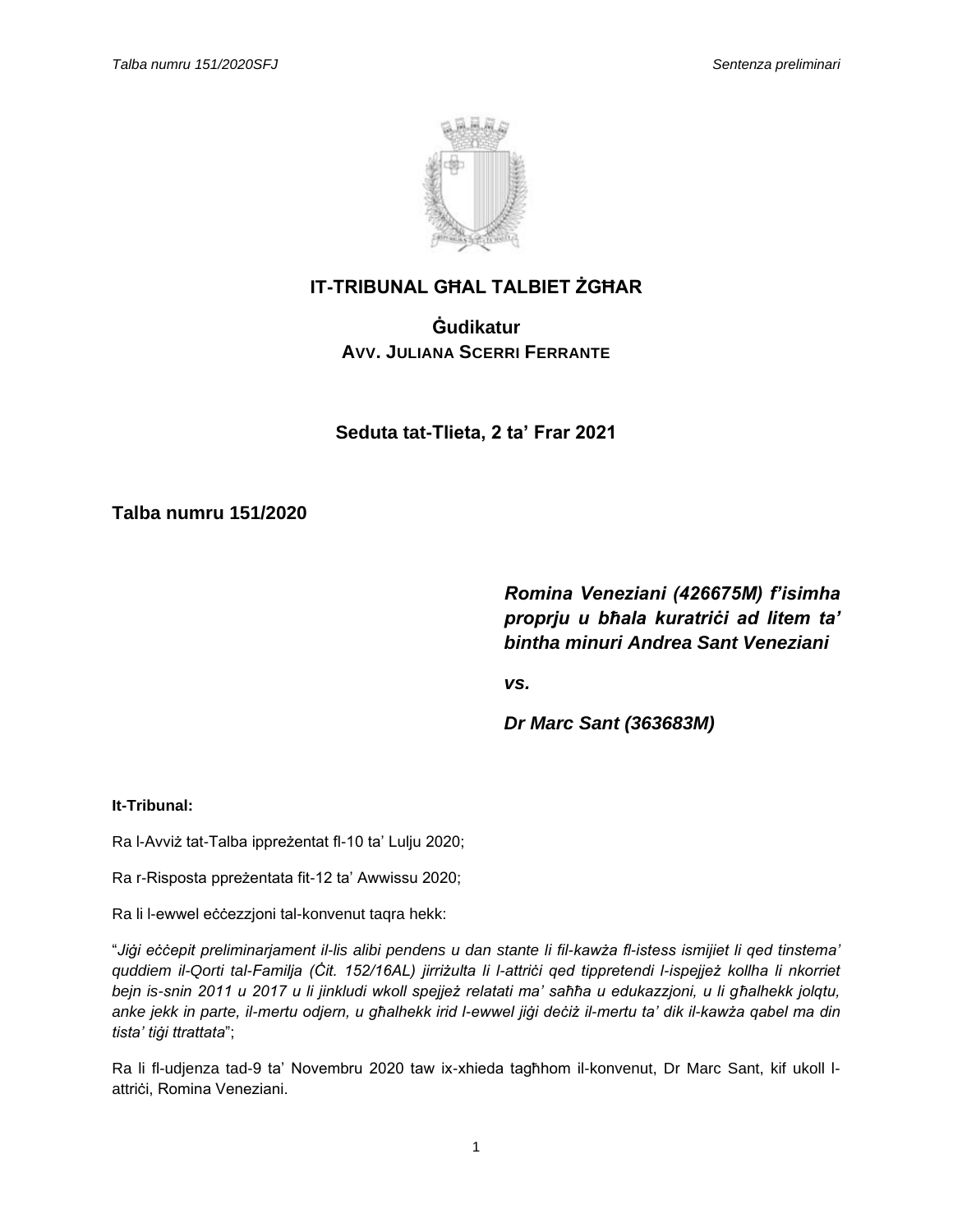Ra li fl-istess udjenza t-Tribunal ordna li l-attriċi tippreżenta kopja legali tad-digrieti kollha msemmija fi żmien ġimgħa mill-istess udjenza.

Sema' lix-xhieda u sema' lill-avukati tal-partijiet jittrattaw.

Ra li l-kawża tħalliet għal sentenza preliminari dwar l-ewwel eċċezzjoni tal-konvenut.

### **Konsiderazzjonijiet**

It-Tribunal jirreferi għas-sentenza fl-ismijiet *Paolo Gatt et vs. Fayton Falzon et* (deċiża mill-Prim' Awla fil-15 ta' Ottubru 2015), li fiha ġie spjegat:

"*L-iskop tal-eccezzjoni tal-lis alibi pendens hu li jimpedixxi li fuq l-istess kontroversja bejn l-istess partijiet jigu moghtija minn zewg qrati differenti zewg sentenzi, li jista' wkoll, ikunu inkonciljabbli. (Vol 34 p 358).* 

*Skont il-gurisprudenza tal-Qrati taghna, l-eccezzjoni tal-lis alibi pendens hija fondata fuq l-istess tlett elementi ta' res iudicata: eadem res, eadem causa petendi u eadem personam. (Crocefissa Sammut et. v Joseph Spiteri et. - App. Civ. 10 ta' Ottubru 2003; Dingli Co Int.l Ltd noe. v Rainbow Productions Ltd – PA(RCP) 12 ta' Ottubru 1999).*"

Fis-sentenza fl-ismijiet *Reznikov et vs. Kotivov pro et noe* (deċiża mill-Qorti tal-Kummerċ fl-24 ta' Marzu 1994) intqal:

"*…defendant's plea of lis alibi pendens is such that the court would be precluded from pronouncing itself on the merits if the plea were founded in law, and therefore, before considering the merits of the present action, the court is to adjudge on the said plea. The plea is somewhat parallel with the plea of 'exceptio rei judicatae'. Just as a suit cannot be decided upon more than once, so also there cannot be at the same time" more than one judicial relation between the same persons on the same merit, because this would imply a plurality of decisions on the same issue. The effect of the plea of 'litis pendentia' in the words of section 792 of the Code of Organisation and Civil Procedure is that the Court before which the second action is brought may order the suit to be remitted to the First Court. In fact, doctrine and case law in the matter are to the effect that it is in fact mandatory for the Court to declare its own incompetence ex officio if such plea is founded, in spite of the use of the word 'may' in the said section quoted therein. The essential conditions for this plea is the identity of the two actions which resulted from the identity of all the elements thereof, i.e. the parties, the subject matter, and the cause of the demand.*"

It-Tribunal jinnota anki dak li ntqal fis-sentenza fl-ismijiet *Adam Galea et vs. Tarcisio Calleja pro et* (deċiża mill-Qorti tal-Appell fil-25 ta' Mejju 2001):

"*L-implikazzjoni mbagħad illi din il-Qorti kellha minn rajha tiddeċiedi li tissoprasjedi sakemm jinqatgħu proċeduri oħra li seta' kellhom rifless fuq din l-istanza hi għal kollox anti-ġuridika. Ġustament allura saret riferenza mill-appellati għall-ġurisprudenza li tgħallem illi "fis-sistema ġudizzjarju tagħna, l-Qorti m'għandhiex tissolleva eċċezzjonijiet, li ma hix awtorizzata espressament mill-Kodiċi tal-Organizzazzjoni u Proċedura Ċivili jew minn xi konsiderazzjoni serja ta' ordni pubbliku.*

*Dan billi bħala norma l-ġudikant għandu jiddeċiedi l-kawża billi joqgħod fuq il-binarju tal-kontestazzjoni li jressqulu l-partijiet" (Edwin Grech vs Antida Saglimbene et, deciza mill-Qorti tal-Kummerc fid-9 ta' April 1992).*"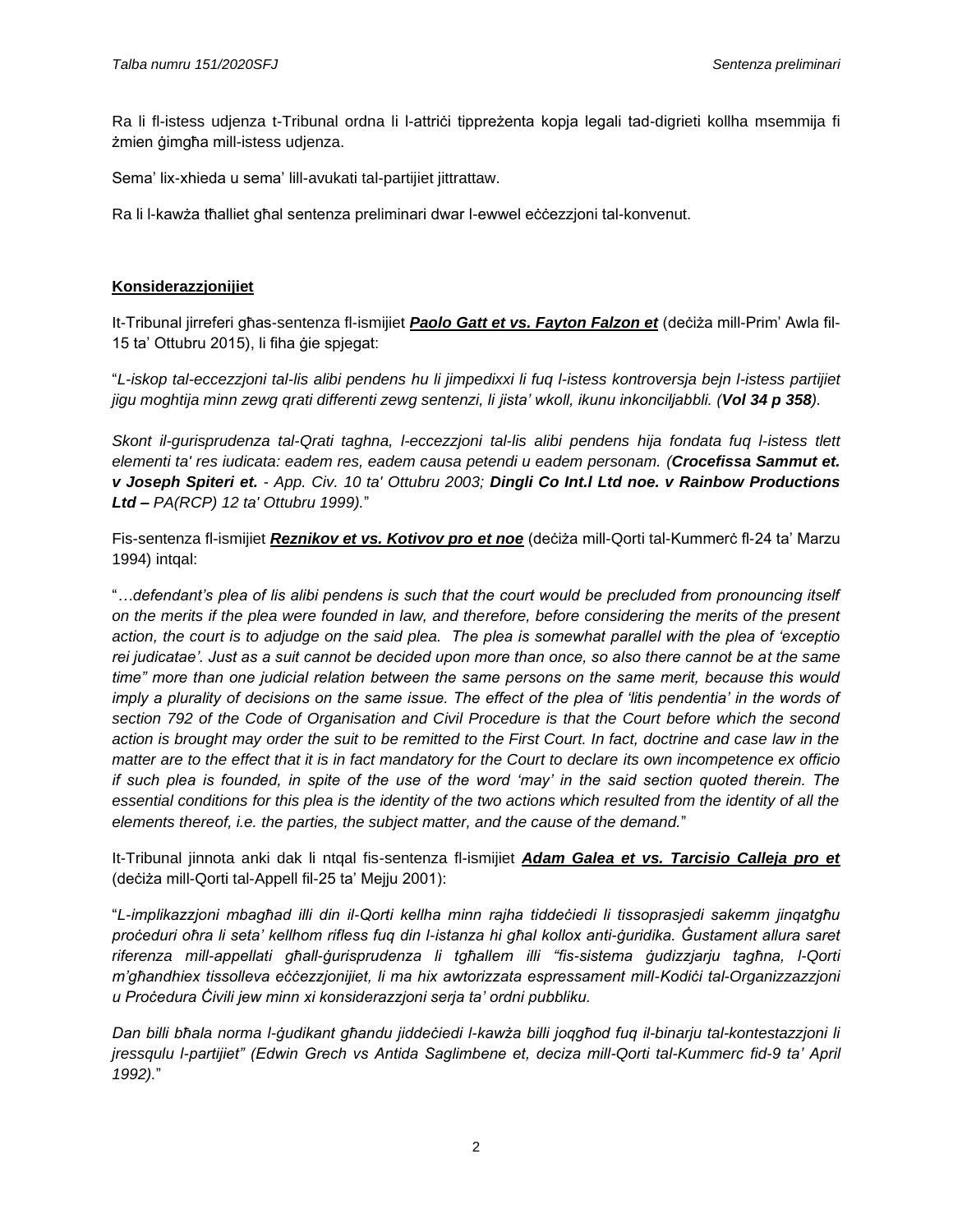It-Tribunal għandu għalhekk jiddeċiedi jekk jikkonkorrux l-elementi ta' *eadem res*, *eadem personam* u *eadem causa petendi* meta wieħed iqabbel il-proċeduri odjerni mal-kawża li għadha għaddejja quddiem il-Prim' Awla (Sezzjoni tal-Familja). Jekk ma jikkonkorrux it-tlett elementi, ma jistax jingħad li l-ħaġa hija listess (*nisi omnia concurrunt, alia res est*) (ara *Cortis vs. Aquilina* deċiża mill-Prim' Awla fil-25 ta' Settembru 2003).

Huwa notevoli li dwar l-element *eadem causa petendi*, il-Qorti tal-Appell (Superjuri), fis-sentenza fl-ismijiet *Crocifissa Sammut et vs. Joseph Spiteri* (deċiża fl-10 ta' Ottubru 2003), qalet:

"*L-element ta' eadem causa petendi ma jifformax ruhu biss b'dak li gie espressament diskuss, imma anki b'dak kollu li seta' gie diskuss.*"

# L-Avviż tat-Talba jaqra hekk:

"*L-attriċi titlob illi dan l-Onorabbli Tribunal jogħġbu jikkundanna lill-konvenut iħallasha s-somma ta' erbat elef u tmien mija u sitta u tletin Ewro u ħamsa u disgħin ċenteżmu (€4,836.95) rappreżentanti nofs lispejjeż ta' saħħa u edukazzjoni inkorsi mill-esponenti Romina Veneziani waħedha għall-ġid tal-minuri Andrea Sant Veneziani u liema nofs kellu jħallsu l-konvenut u dan għall-perjodu bejn Awwissu 2016 u Marzu 2020 u dan skont digriet mogħti mill-Qorti Ċivili (Sezzjoni tal-Familja) nhar is-26 ta' Lulju 2016 kif sussegwentement varjat b'digriet ta' nhar il-25 ta' Marzu 2018. Bl-ispejjeż u bl-imgħax legali kontra lkonvenut mid-data meta ġew żborsati l-ispejjeż mill-esponenti. Il-konvenut huwa minn issa stess inġunt in subizzjoni.*"

Huwa għalhekk ċar li l-attriċi qed titlob li l-konvenut ikun ikkundannat iħallasha s-somma hemm deskritta li tirrappreżenta nofs l-ispejjeż inkorsi mill-attriċi relattivament għas-saħħa u l-edukazzjoni tal-minuri.

Meta wieħed jara d-dokumentazzjoni a fol. 20, 21 u 22 tal-proċess, jinduna li l-kawża quddiem il-Qorti Ċivili (Sezzjoni Familja) għandha disa' talbiet. Ir-raba', il-ħames, is-sitt, is-seba' u t-tmien talbiet jirrigwardaw il-manteniment u l-arretrati tal-manteniment filwaqt li d-disa' talba (fol. 22) taqra:

"*Tordna u tikkundanna lill-konvenut iħallas l-ispejjeż kollha, jew porzjon stabbilita appożitament minn din l-Onorabbli Qorti, relatati mas-saħħa u l-edukazzjoni tal-minuri Andrea Sant Veneziani, u dan kemm għal dawk li huma miżati u spejjeż kurrikulari kif ukoll extra-kurrikulari tal-minuri Andrea Sant Veneziani.*"

Meta t-Tribunal iżomm f'moħħu li l-element tal-*eadem causa petendi* jifforma ruħu mhux biss b'dak li ġie diskuss iżda anki b'dak kollu li seta' ġie diskuss, faċli wieħed jinduna li għalkemm il-varji rikorsi u risposti *pendente lite* fil-kawża pendenti quddiem il-Qorti Ċivili (Sezzjoni Familja) kienu preċiżament *pendente lite* u mhux tali li jkomplu jirregolaw l-andament tal-affarijiet wara t-tmiem ta' dik il-kawża, it-talba magħmula fir-rikors promotur f'dik il-kawża ma tipprekludix provvedimenti *pendente lite*. Għalhekk, it-Tribunal huwa tal-fehma li jikkonkorru l-elementi tal-*eadem causa petendi* u *eadem res*.

Huwa ferm ovvju li l-element *eadem personam* huwa preżenti, kif jidher mill-okkju taż-żewġ kawżi.

It-Tribunal jirreferi ghal-Artikolu 7(2) tal-Kap. 380 tal-Liġijiet ta' Malta li jipprovdi li l-proċedimenti quddiemu għandhom ikunu sospiżi jekk azzjoni li tolqot it-talba quddiem it-Tribunal tkun pendenti quddiem qorti kompetenti.

# **Deċide**